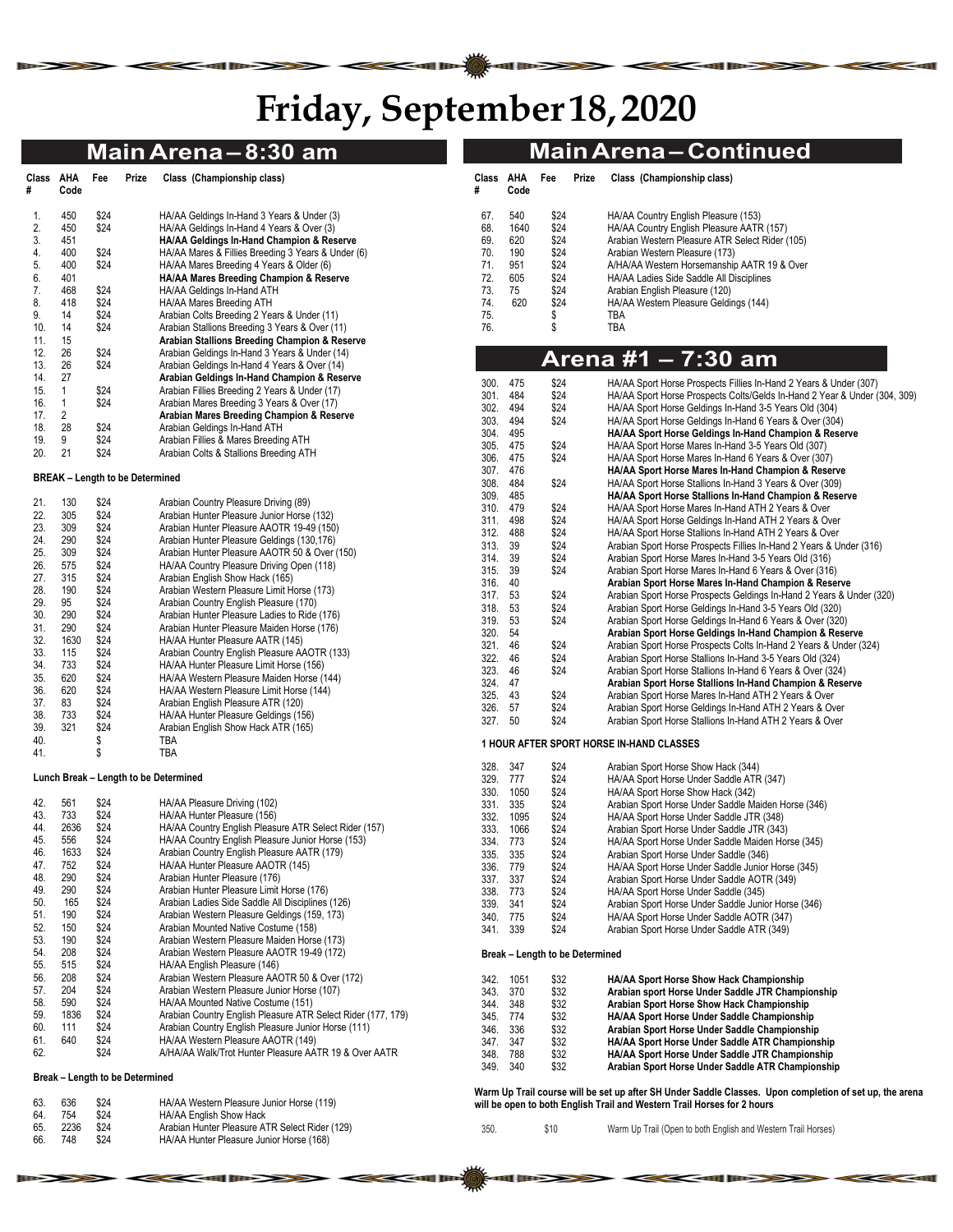# **Saturday, September 19, 2020**

| Class<br># | AHA<br>Code | Fee  | Prize | Class (Championship class)                                        |
|------------|-------------|------|-------|-------------------------------------------------------------------|
| 77.        | 190         | \$24 |       | Arabian Western Pleasure Gentlemen To Ride (173)                  |
| 78.        |             | \$24 |       | A/HA/AA Walk/Jog Western Pleasure AATR 19 & Over                  |
| 79.        | 190         | \$24 |       | Arabian Western Pleasure Ladies To Ride (173)                     |
| 80.        | 1329        | \$24 |       | Arabian Hunter Pleasure JTR 14-18 (175)                           |
| 81.        | 95          | \$24 |       | Arabian Country English Pleasure Ladies & Gentlemen to Ride (170) |
| 82.        | 1329        | \$24 |       | Arabian Hunter Pleasure JTR 13 & Under (175)                      |
| 83.        | 890         | \$24 |       | A/HA/AA Walk/Jog Western Pleasure 10 & Under (147)                |
| 84.        | 1328        | \$24 |       | Arabian Hunter Pleasure JOTR 14-18 (166)                          |
| 85.        | 907         | \$24 |       | A/HA/AA Walk/Jog Western Seat Equitation 10 & Under               |
| 86.        | 1328        | \$24 |       | Arabian Hunter Pleasure JOTR 13 & Under (167)                     |
| 87.        | 1325        | \$24 |       | Arabian Country English Pleasure JTR 18 & Under (177)             |
| 88.        | 2946        | \$24 |       | HA/AA Hunter Pleasure Select Rider ATR (145, 174)                 |

#### **BREAK – Length to be Determined**

| 131  | \$32 | Arabian Country Pleasure Driving Championship                   |
|------|------|-----------------------------------------------------------------|
| 620  | \$24 | HA/AA Western Pleasure (144)                                    |
| 1339 | \$24 | HA/AA Hunter Pleasure JTR 13 & Under (174)                      |
| 1339 | \$24 | HA/AA Hunter Pleasure JTR 14-18 (174)                           |
| 206  | \$24 | Arabian Western Pleasure AATR 19-49 (148)                       |
| 540  | \$24 | HA/AA Country English Pleasure Ladies & Gentlemen to Ride (153) |
| 206  | \$24 | Arabian Western Pleasure AATR 50 & Over (148)                   |
| 299  | \$24 | Arabian Hunter Pleasure ATR Maiden Rider (175, 180)             |
| 939  | \$24 | A/HA/AA Hunter Seat Equitation Not to Jump 11-13                |
| 939  | \$24 | A/HA/AA Hunter Seat Equitation Not to Jump 14-18                |
| 1335 | \$24 | HA/AA Country English Pleasure JTR 18 & Under (157)             |
|      | \$   | TBA                                                             |
|      |      | TBA                                                             |
|      |      |                                                                 |

#### **LUNCH BREAK** Length To Be Determined

| 102. | 562  | \$32 | HA/AA Pleasure Driving Championship                             |
|------|------|------|-----------------------------------------------------------------|
| 103. |      | \$5  | Lead Line Riders 2-6 Year Olds                                  |
| 104. | 938  | \$24 | AHA Hunter Seat Equitation Medal Not to Jump JTR 18 & Under     |
| 105. | 1937 | \$32 | Arabian Western Pleasure ATR Select Rider Championship          |
| 106. | 890  | \$24 | A/HA/AA Hunter Pleasure Walk/Trot 10 & Under (155)              |
| 107. | 205  | \$32 | Arabian Western Pleasure Junior Horse Championship              |
| 108. | 907  | \$24 | A/HA/AA Hunter Seat Equitation Walk/Trot 10 & Under             |
| 109. | 1327 | \$24 | Arabian Western Pleasure JTR 13 & Under (178)                   |
| 110. | 1327 | \$24 | Arabian Western Pleasure JTR 14-18 (178)                        |
| 111. | 112  | \$32 | Arabian Country English Pleasure Junior Horse Championship      |
| 112. | 1337 | \$24 | HA/AA Western Pleasure JTR 13 & Under (169)                     |
| 113. | 1337 | \$24 | HA/AA Western Pleasure JTR 14-18 (169)                          |
| 114. | 890  | \$24 | A/HA/AA Country English/English Pleasure Walk/Trot 10 & U (164) |
| 115. | 1631 | \$24 | Arabian Hunter Pleasure AATR 19-49 (180)                        |
| 116. | 907  | \$24 | A/HA/AA Saddle Seat Equitation Walk/Trot 10 & Under             |
| 117. | 1631 | \$24 | Arabian Hunter Pleasure AATR 50 & Over (180)                    |

**BREAK Length to be Determined** 

| 118. | 576  | \$32 | HA/AA Country Pleasure Driving Championship             |
|------|------|------|---------------------------------------------------------|
| 119. | 637  | \$32 | HA/AA Western Pleasure Junior Horse Championship        |
| 120. | 76   | \$32 | Arabian English Pleasure Championship                   |
| 121. | 3136 | \$24 | HA/AA Western Pleasure ATR Select Rider (154)           |
| 122. | 759  | \$24 | HA/AA English Show Hack ATR                             |
| 123. | 1336 | \$24 | HA/AA Western Pleasure JOTR 18 & Under (171)            |
| 124. | 1326 | \$24 | Arabian Western Pleasure JOTR 13 & Under (181)          |
| 125. | 1326 | \$24 | Arabian Western Pleasure JOTR 14-18 (182)               |
| 126. | 166  | \$32 | Arabian Ladies Side Saddle All Disciplines Championship |
| 127. | 925  | \$24 | A/HA/AA Saddle Seat Equitation JTR 18 & Under           |
| 128. | 939  | \$24 | A/HA/AA Hunter Seat Equitation Not To Jump ATR          |
| 129. | 2237 | \$32 | Arabian Hunter Pleasure ATR Select Rider Championship   |
| 130. | 291  | \$32 | Arabian Hunter Pleasure Geldings Championship           |
| 131. | 924  | \$24 | AHA Saddle Seat Equitation Medal JTR 18 & Under         |
| 132. | 306  | \$32 | Arabian Hunter Pleasure Junior Horse Championship       |
| 133. | 1646 | \$32 | Arabian Country English Pleasure AAOTR Championship     |
| 134. | 619  | \$24 | HA/AA Western Pleasure AATR (149)                       |
| 135. |      | \$   | TBA                                                     |
| 136. |      | \$   | TBA                                                     |
| 137. |      | \$   | TBA                                                     |
| 138. |      | \$   | TBA                                                     |
|      |      |      |                                                         |

## **Main Arena – 8:30 am 1988 1999 10:00 Arena #1 – 8:00 am**

| Class<br>#                                                  | AHA<br>Code                                          | Fee                                                          | <b>Prize</b> | Class (Championship class)                                                                                                                                                                                                                                                                                                        |
|-------------------------------------------------------------|------------------------------------------------------|--------------------------------------------------------------|--------------|-----------------------------------------------------------------------------------------------------------------------------------------------------------------------------------------------------------------------------------------------------------------------------------------------------------------------------------|
|                                                             |                                                      |                                                              |              | Trail to be judged on Open Card - Check with Show Office for times                                                                                                                                                                                                                                                                |
| 351.<br>352<br>353.<br>354.<br>355.<br>356.<br>357.<br>358. | 691<br>179<br>695<br>183<br>692<br>180<br>696<br>184 | \$24<br>\$24<br>\$24<br>\$24<br>\$32<br>\$32<br>\$32<br>\$32 |              | HA/AA English Trail Horse (355)<br>Arabian English Trail Horse (356)<br>HA/AA English Trail Horse ATR(357)<br>Arabian English Trail Horse ATR(358)<br>HA/AA English Trail Horse Championship<br>Arabian English Trail Horse Championship<br>HA/AA English Trail Horse ATR Championship<br>ArabianEnglishTrailHorseATRChampionship |

**BREAK Length to be Determined - To set up for Western Trail** 

| 359. |      | \$   | TBA                                                |
|------|------|------|----------------------------------------------------|
| 360. |      | \$24 | A/HA/AA Walk/Jog Trail ATR                         |
| 361. |      | \$24 | A/HA/AA Walk/Jog Trail JTR 11 - 18                 |
| 362. | 1027 | \$24 | A/HA/AA Walk/Jog Trail JTR 10 & Under (363)        |
| 363. | 1021 | \$32 | A/HA/AA Walk/Jog Trail JTR 10 & Under Championship |
| 364. | 651  | \$24 | HA/AA Western Trail JTR 18 & Under (376)           |
| 365. | 216  | \$24 | Arabian Western Trail JTR 18 & Under (366,377)     |
| 366. | 217  | \$32 | Arabian Western Trail JTR 18 & Under Championship  |
| 367. | 654  | \$24 | HA/AA Western Trail Junior Horse (370)             |
| 368. | 219  | \$24 | Arabian Western Trail Junior Horse (371)           |
| 369. |      | \$24 | Arabian Western Trail Novice Horse (379)           |
| 370. | 655  | \$32 | HA/AA Western Trail Junior Horse Championship      |
| 371. | 220  | \$32 | Arabian Western Trail Junior Horse Championship    |
| 372. | 651  | \$24 | HA/AA Western Trail ATR (376)                      |
| 373. | 216  | \$24 | Arabian Western Trail ATR (377)                    |
| 374. | 645  | \$24 | HA/AA Western Trail (378)                          |
| 375. | 210  | \$24 | Arabian Western Trail (379)                        |
| 376. | 652  | \$32 | HA/AA Western Trail ATR Championship               |
| 377. | 217  | \$32 | Arabian Western Trail ATR Championship             |
| 378. | 646  | \$32 | HA/AA Western Trail Championship                   |
| 379. | 211  | \$32 | Arabian Western Trail Championship                 |

#### **One Hour After Trail Class Ends**

| 380. | 225 | \$24 | Arabian Reining Horse - Pattern 11 (399)             |
|------|-----|------|------------------------------------------------------|
| 381. | 660 | \$24 | HA/AA Reining Horse - Pattern 11 (400)               |
| 382. | 230 | \$24 | Arabian Reining Horse ATR - Pattern 6 (401)          |
| 383. | 665 | \$24 | HA/AA Reining Horse ATR - Pattern 6 (402)            |
| 384. | 389 | \$24 | A/HA/AA Short Stirrup Reining 10 & Under - Pattern B |

### **BREAK – Length to be Determined**

| 385. | 3006 | \$24 | Arabian Ranch Horse Riding - Pattern 2 (404)      |
|------|------|------|---------------------------------------------------|
| 386. | 3026 | \$24 | HA/AA Ranch Horse Riding - Pattern 2(405)         |
| 387. | 3008 | \$24 | Arabian Ranch Horse Riding, ATR - Pattern 1 (406) |
| 388. | 3028 | \$24 | HA/AA Ranch Horse Riding, ATR - Pattern 1 (407)   |